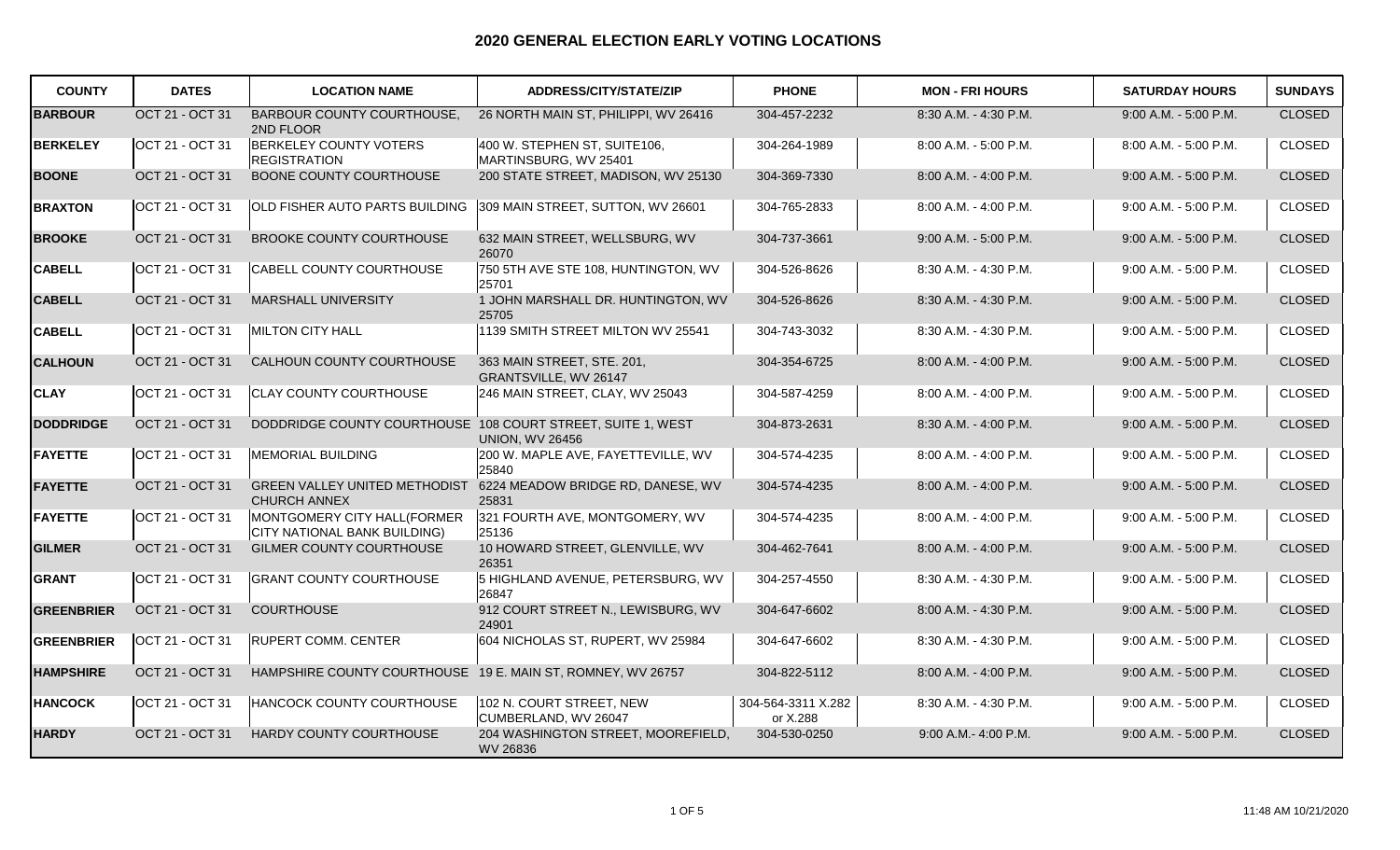| <b>HARRISON</b>  | OCT 21 - OCT 31 | <b>COURTHOUSE</b>                                          | 301 W MAIN ST, CLARKSBURG, WV 26301          | 304-624-8613/8614 | 9:00 A.M. - 4:30 P.M.   | 9:00 A.M. - 5:00 P.M.   | <b>CLOSED</b> |
|------------------|-----------------|------------------------------------------------------------|----------------------------------------------|-------------------|-------------------------|-------------------------|---------------|
| <b>HARRISON</b>  | OCT 21 - OCT 31 | MEADOWBROOK MALL(OLD ELDER<br><b>BEERMAN HOME STORE)</b>   | 2399 MEADOWBROOK RD, BRIDGEPORT,<br>WV 26330 | 304-624-8613/8614 | 10:00 A.M. - 4:00 P.M.  | 9:00 A.M. - 5:00 P.M.   | <b>CLOSED</b> |
| <b>HARRISON</b>  | OCT 21 - OCT 31 | NATHAN GOFF ARMORY                                         | 5 ARMORY RD., CLARKSBURG, WV                 | 304-624-8613/8614 | 10:00 A.M. - 4:00 P.M.  | 9:00 A.M. - 5:00 P.M.   | <b>CLOSED</b> |
| <b>HARRISON</b>  | OCT 21 - OCT 31 | THE LIGHTHOUSE                                             | REBECCA STREET, SHINNSTON, WV                | 304-624-8613/8614 | 10:00 A.M. - 4:00 P.M.  | 9:00 A.M. - 5:00 P.M.   | <b>CLOSED</b> |
| <b>HARRISON</b>  | OCT 21 - OCT 31 | <b>WEST MILFORD COMMUNITY</b><br><b>CENTER</b>             | 597 LIBERTY STREET, WEST MILFORD,<br>lwv     | 304-624-8613/8614 | 10:00 A.M. - 4:00 P.M.  | 9:00 A.M. - 5:00 P.M.   | <b>CLOSED</b> |
| <b>JACKSON</b>   | OCT 21 - OCT 31 | COURTHOUSE-JACKSON COUNTY<br><b>COURTHOUSE</b>             | 100 N COURT ST, RIPLEY, WV 25271             | 304-373-2250      | 8:30 A.M. - 4:30 P.M.   | 9:00 A.M. - 5:00 P.M.   | <b>CLOSED</b> |
| <b>JACKSON</b>   | OCT 21 - OCT 31 | RAVENSWOOD PUBLIC LIBRARY                                  | 323 VIRGINIA STREET, RAVENSWOOD,<br>WV 26164 | 304-273-5343      | 8:30 A.M. - 4:30 P.M.   | 9:00 A.M. - 5:00 P.M.   | <b>CLOSED</b> |
| <b>JEFFERSON</b> | OCT 21 - OCT 31 | JEFFERSON COUNTY COURTHOUSE 100 E. WASHINGTON ST., CHARLES | <b>TOWN, WV 25414</b>                        | 304-728-3246      | $9:00$ A.M. - 5:00 P.M. | 9:00 A.M. - 5:00 P.M.   | <b>CLOSED</b> |
| <b>KANAWHA</b>   | OCT 21 - OCT 31 | <b>VOTER REGISTRATION OFFICE</b>                           | 415 QUARRIER ST, CHARLESTON, WV<br>25301     | 304-357-0110      | 8:00 A.M. - 5:00 P.M.   | $9:00$ A.M. - 5:00 P.M. | <b>CLOSED</b> |
| <b>KANAWHA</b>   | OCT 21 - OCT 31 | <b>BELLE TOWN HALL</b>                                     | 1100 EAST DUPONT AVE, BELLE, WV<br>25015     | 304-357-0110      | 8:00 A.M. - 5:00 P.M.   | $9.00$ A.M. - 5:00 P.M. | <b>CLOSED</b> |
| <b>KANAWHA</b>   | OCT 21 - OCT 31 | <b>CROSS LANES SHERIFF'S</b><br>DETACHMENT                 | 903 CROSS LANES DR, CROSS LANES,<br>WV 25313 | 304-357-0110      | 8:00 A.M. - 5:00 P.M.   | 9:00 A.M. - 5:00 P.M.   | <b>CLOSED</b> |
| <b>KANAWHA</b>   | OCT 21 - OCT 31 | <b>ELKVIEW COMMUNITY CENTER</b>                            | 1058 MAIN STREET ELVKIEW WV 25071            | 304-357-0110      | 8:00 A.M. - 5:00 P.M.   | $9:00$ A.M. - 5:00 P.M. | <b>CLOSED</b> |
| KANAWHA          | OCT 21 - OCT 31 | MARMET TOWN HALL                                           | 9403 MACCORKLE AVE, MARMET, WV<br>25315      | 304-357-0110      | 8:00 A.M. - 5:00 P.M.   | $9:00$ A.M. - 5:00 P.M. | <b>CLOSED</b> |
| <b>KANAWHA</b>   | OCT 21 - OCT 31 | NITRO POLICE DEPARTMENT                                    | 497 1ST AVENUE SOUTH NITRO WV<br>25143       | 304-357-0110      | 8:00 A.M. - 5:00 P.M.   | 9:00 A.M.-5:00 P.M.     | <b>CLOSED</b> |
| <b>KANAWHA</b>   | OCT 21 - OCT 31 | SISSONVILLE LIBRARY                                        | 1 TINNEY LN, SISSONVILLE, WV 25320           | 304-357-0110      | 8:00 A.M. - 5:00 P.M.   | $9:00$ A.M. - 5:00 P.M. | <b>CLOSED</b> |
| <b>KANAWHA</b>   | OCT 21 - OCT 31 | ST ALBANS CITY HALL                                        | 1499 MACCORKLE AVE ST. ALBANS WV<br>25177    | 304-357-0110      | 8:00 A.M. - 5:00 P.M.   | 9:00 A.M. - 5:00 P.M.   | <b>CLOSED</b> |
| <b>LEWIS</b>     | OCT 21 - OCT 31 | LEWIS COUNTY COURTHOUSE                                    | 110 CENTER AVENUE, WESTON, WV<br>26452       | 304-269-8215      | 8:00 A.M. - 4:00 P.M.   | 9:00 A.M. - 5:00 P.M.   | <b>CLOSED</b> |
| <b>LINCOLN</b>   | OCT 21 - OCT 31 | <b>ELECTION CENTER</b>                                     | 8008 COURT AVE., HAMLIN, WV 25523            | 304-824-3336      | 9:00 A.M. - 4:30 P.M.   | 9:00 A.M. - 5:00 P.M.   | <b>CLOSED</b> |
| <b>LINCOLN</b>   | OCT 21 - OCT 31 | HARTS COMMUNITY CENTER                                     | 120 HARTS CREEK, HARTS, WV 25524             | 304-824-3336      | 9:00 A.M. - 4:30 P.M.   | $9:00$ A.M. - 5:00 P.M. | <b>CLOSED</b> |
| <b>LINCOLN</b>   | OCT 21 - OCT 31 | MCCORKLE COMMUNITY CENTER                                  | 13 ELY FORK ROAD, SUMERCO, WV 25567          | 304-824-3336      | 9:00 A.M. - 4:30 P.M.   | 9:00 A.M. - 5:00 P.M.   | <b>CLOSED</b> |
| LOGAN            | OCT 21 - OCT 31 | <b>LOGAN COUNTY COMMISSION</b><br><b>BUILDING</b>          | 325 STRATTON ST., LOGAN, WV 25601            | 304-792-8600      | 8:30 A.M. - 4:30 P.M.   | $9:00$ A.M. - 5:00 P.M. | <b>CLOSED</b> |
| <b>MARION</b>    | OCT 21 - OCT 31 | J. HARPER MEREDITH BUILDING                                | 200 JACKSON STREET, FAIRMONT, WV<br>26554    | 304-367-5445      | 8:30 A.M. - 4:30 P.M.   | 9:00 A.M. - 5:00 P.M.   | <b>CLOSED</b> |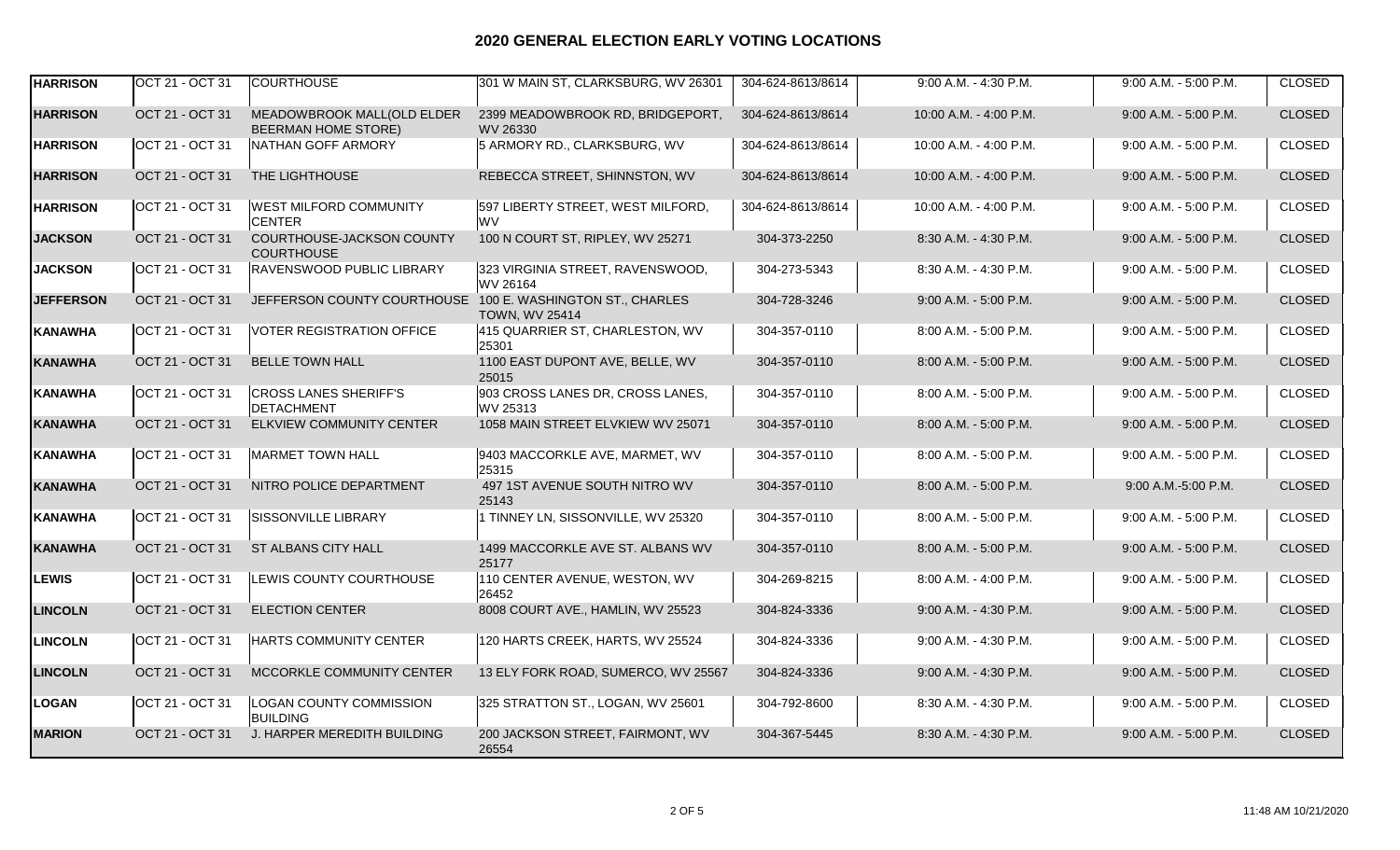| <b>MARION</b>     | OCT 21 - OCT 31 |                                                      | FARMINGTON COMMUNITY BUILDING 1975 RAY KELLEY AVENUE, FARMINGTON,<br>WV 26571 | 304-367-5445      | 8:30 A.M. - 4:30 P.M.   | 9:00 AM - 5:00 PM       | <b>CLOSED</b> |
|-------------------|-----------------|------------------------------------------------------|-------------------------------------------------------------------------------|-------------------|-------------------------|-------------------------|---------------|
| <b>MARION</b>     | OCT 21 - OCT 31 | WHITE HALL PUBLIC SAFETY<br><b>BUILDING</b>          | 118 TYGART VALLEY MALL, WHITE HALL,<br>WV 26554                               | 304-367-5445      | 8:30 AM -4:30 PM        | 9:00 AM - 5:00 PM       | <b>CLOSED</b> |
| <b>MARSHALL</b>   | OCT 21 - OCT 31 | MARSHALL COUNTY COURTHOUSE                           | 600 7TH STREET, MOUNDSVILLE, WV<br>26041                                      | 304-845-1220      | 8:30 A.M. - 4:30 P.M.   | 9:00 A.M. - 5:00 P.M.   | <b>CLOSED</b> |
| <b>MASON</b>      | OCT 21 - OCT 31 | MASON COUNTY COURTHOUSE                              | 200 6TH STREET, POINT PLEASANT, WV<br>25550                                   | 304-675-1997      | 8:30 A.M. - 4:30 P.M.   | 9:00 A.M. - 5:00 P.M.   | <b>CLOSED</b> |
| <b>MCDOWELL</b>   | OCT 21 - OCT 31 | MCDOWELL COUNTY COURTHOUSE                           | 90 WYOMING ST., SUITE 109, WELCH, WV<br>24801                                 | 304-436-8544      | 9:00 A.M. - 5:00 P.M.   | 9:00 A.M. - 5:00 P.M.   | <b>CLOSED</b> |
| <b>MERCER</b>     | OCT 21 - OCT 31 | MERCER COUNTY COURTHOUSE                             | 1501 MAIN STREET, SUITE 121,<br>PRINCETON, WV 24740                           | 304-487-8338/8339 | 8:30 A.M. - 4:30 P.M.   | $9.00$ A.M. - 5:00 P.M. | <b>CLOSED</b> |
| <b>MERCER</b>     | OCT 21 - OCT 31 | COVENANT BAPTIST CHURCH                              | 145 WYNDALE DR., PRINCETON, WV<br>24739                                       | 304-487-8338/8339 | 8:30 A.M. - 4:30 P.M.   | 9:00 A.M. - 5:00 P.M.   | <b>CLOSED</b> |
| <b>MERCER</b>     | OCT 21 - OCT 31 | FOUR SEASONS ANSWERING<br><b>SERVICE</b>             | 3311 COAL HERITAGE RD, (BLUEWELL)<br>BLUEFIELD, WV 24701                      | 304-487-8338/8339 | 8:30 A.M. - 4:30 P.M.   | 9:00 A.M. - 5:00 P.M.   | <b>CLOSED</b> |
| <b>MERCER</b>     | OCT 21 - OCT 31 | <b>HERB SIMS REC.</b><br>CENTER/BLUEFIELD AUDITORIUM | 1780 STADIUM DRIVE, BLUEFIELD, WV<br>24701                                    | 304-487-8338/8339 | 8:30 A.M. - 4:30 P.M.   | $9:00$ A.M. - 5:00 P.M. | <b>CLOSED</b> |
| <b>MINERAL</b>    | OCT 21 - OCT 31 | MINERAL COUNTY COURTHOUSE                            | 150 ARMSTRONG STREET, KEYSER, WV<br>26726                                     | 304-788-3924      | 8:30 A.M. - 4:30 P.M.   | $9.00$ A.M. - 5:00 P.M. | <b>CLOSED</b> |
| <b>MINGO</b>      | OCT 21 - OCT 31 | MINGO COUNTY COURTHOUSE                              | 78 E. 2ND AVENUE, WILLIAMSON, WV<br>25661                                     | 304-235-0330      | 8:30 A.M. - 4:30 P.M.   | 9:00 A.M. - 5:00 P.M.   | <b>CLOSED</b> |
| <b>MINGO</b>      | OCT 21 - OCT 24 | LARRY JOE HARLESS COMMUNITY<br><b>CENTER</b>         | 202 LARRY JOE HARLESS DR., GILBERT.<br>WV 25621                               | 304-664-2500      | $9:00$ A.M. - 5:00 P.M. | $9:00$ A.M. - 5:00 P.M. | <b>CLOSED</b> |
| <b>MINGO</b>      | OCT 26 - OCT 29 | MATEWAN CITY HALL                                    | MATEWAN, WV                                                                   | 304-235-0330      | $9:00$ A.M. - 5:00 P.M. | $9:00$ A.M. - 5:00 P.M. | <b>CLOSED</b> |
| <b>MINGO</b>      | OCT 28 - OCT 31 | <b>KERMIT TOWN HALL</b>                              | US 52, KERMIT, WV 25674                                                       | 304-393-3563      | 9:00 A.M. - 5:00 P.M.   | 9:00 A.M. - 5:00 P.M.   | <b>CLOSED</b> |
| <b>MONONGALIA</b> | OCT 21 - OCT 31 | <b>COUNTY ELECTIONS CTR-</b><br>MOUNTAINEER MALL     | 5000 GREENBAG ROAD, UNIT D-20,<br>MORGANTOWN, WV 26501                        | 304-291-7230      | $9:00$ A.M. - 5:00 P.M. | $9:00$ A.M. - 5:00 P.M. | <b>CLOSED</b> |
| <b>MONONGALIA</b> | OCT 21 - OCT 31 | FORT PEIRPONT SUITE 102                              | 200 FORT PIERPONT DR. SUITE 102.<br>MORGANTOWN, WV 26508                      | 304-291-7230      | 9:00 A.M. - 5:00 P.M.   | 9:00 A.M. - 5:00 P.M.   | <b>CLOSED</b> |
| MONONGALIA        | OCT 21 - OCT 31 | <b>MASON DIXON PARK</b>                              | 79 BUCKEYE RD, CORE, WV 26541                                                 | 304-291-7230      | 9:00 A.M. - 5:00 P.M.   | 9:00 A.M. - 5:00 P.M.   | <b>CLOSED</b> |
| <b>MONONGALIA</b> | OCT 21 - OCT 31 | WVU ALUMNI CENTER                                    | 1 ALUMNI DR. MORGANTOWN WV 26506                                              | 304-291-7230      | 9:00 A.M. - 5:00 P.M.   | 9:00 A.M. - 5:00 P.M.   | <b>CLOSED</b> |
| <b>MONROE</b>     | OCT 21 - OCT 31 | MONROE COUNTY 911 CENTER                             | 39 NOTA STREET, UNION, WV 24983                                               | 304-772-3096      | 8:30 A.M. - 4:30 P.M.   | $9:00$ A.M. - 5:00 P.M. | <b>CLOSED</b> |
| <b>MONROE</b>     | OCT 21 - OCT 31 | PETERSTOWN TOWN HALL                                 | 125 THOMAS STREET, PETERSTOWN, WV<br>24963                                    | 304-772-3096      | 8:30 A.M. - 4:30 P.M.   | 9:00 A.M. - 5:00 P.M.   | <b>CLOSED</b> |
| <b>MORGAN</b>     | OCT 21 - OCT 31 | MORGAN COUNTY COURTHOUSE                             | 77 FAIRFAX STREET, ROOM 102,<br>BERKELEY SPRINGS, WV 25411                    | 304-258-8547      | $9:00$ A.M. - 5:00 P.M. | $9:00$ A.M. - 5:00 P.M. | <b>CLOSED</b> |
| <b>NICHOLAS</b>   | OCT 21 - OCT 31 | NICHOLAS COUNTY COURTHOUSE                           | 700 MAIN STREET, SUMMERSVILLE, WV<br>26651                                    | 304-872-7820      | 8:30 A.M. - 4:30 P.M.   | 9:00 A.M. - 5:00 P.M.   | <b>CLOSED</b> |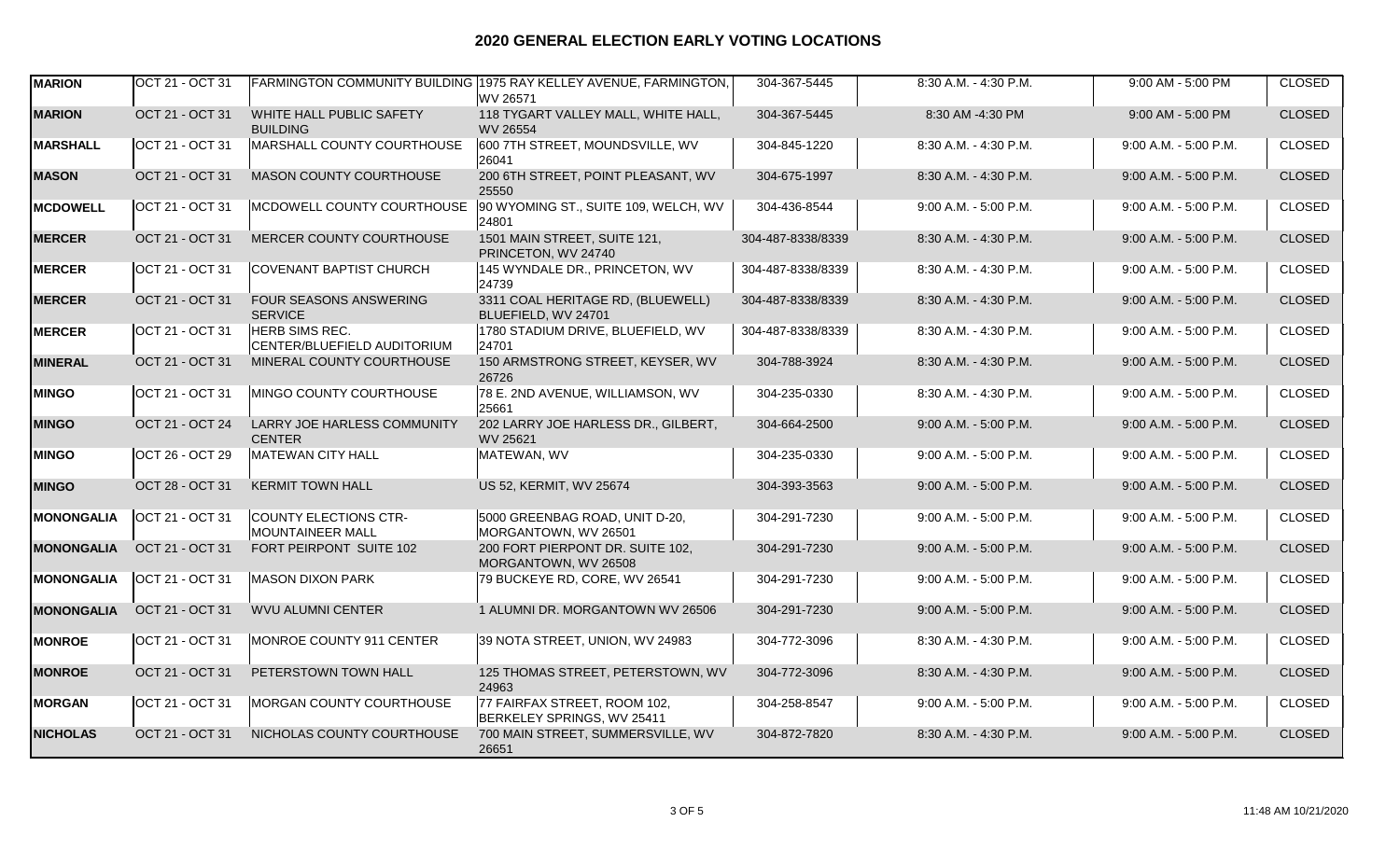| <b>OHIO</b>       | <b>OCT 21 - OCT 31</b> | <b>OHIO COUNTY COURTHOUSE</b>                                | 1500 CHAPLINE STREET ROOM 102,<br>WHEELING, WV 26003            | 304-234-3750 | 9:00 A.M. - 5:00 P.M.                                                         | 9:00 A.M. - 5:00 P.M.   | CLOSED        |
|-------------------|------------------------|--------------------------------------------------------------|-----------------------------------------------------------------|--------------|-------------------------------------------------------------------------------|-------------------------|---------------|
| <b>PENDLETON</b>  | OCT 21 - OCT 31        | PENDLETON COUNTY COURTHOUSE 100 S. MAIN STREET, FRANKLIN, WV | 26807                                                           | 304-358-2505 | 8:30 A.M. - 4:30 P.M.                                                         | 9:00 A.M. - 5:00 P.M.   | <b>CLOSED</b> |
| <b>PLEASANTS</b>  | OCT 21 - OCT 31        |                                                              | PLEASANTS COUNTY COURTHOUSE 301 COURT LANE, ST. MARYS, WV 26170 | 304-684-3542 | 8:30 A.M. - 4:30 P.M.                                                         | 9:00 A.M. - 5:00 P.M.   | <b>CLOSED</b> |
| <b>POCAHONTAS</b> | OCT 21 - OCT 31        | POCAHONTAS COUNTY<br><b>COURTHOUSE</b>                       | 900 10TH AVENUE, MARLINTON, WV 24954                            | 304-799-4549 | 8:30 A.M. - 4:30 P.M.                                                         | 9:00 A.M. - 5:00 P.M.   | <b>CLOSED</b> |
| <b>PRESTON</b>    | OCT 21 - OCT 31        | KINGWOOD SHOPPING PLAZA                                      | CORNER MALL, 157 PLAZA CT,<br>KINGWOOD, WV 26537                | 304-329-0070 | MON: 8:30 A.M. - 5:30 P.M.; TUES - FRI:<br>8:30 A.M. - 4:30 P.M.              | 9:00A.M. - 5:00 P.M.    | <b>CLOSED</b> |
| <b>PUTNAM</b>     | OCT 21 - OCT 31        | PUTNAM COUNTY COURTHOUSE                                     | 2ND FLOOR, 12093 WINFIELD ROAD,<br>WINFIELD, WV 25213           | 304-586-0202 | 8:00 A.M. - 4:00 P.M. (OPEN FROM 8:00<br>A.M. - 7:00 P.M. ON THUR)            | $9.00$ A.M. - 5:00 P.M. | <b>CLOSED</b> |
| <b>PUTNAM</b>     | OCT 21 - OCT 31        | <b>VALLEY PARK CONFERENCE</b><br><b>CENTER</b>               | 1 VALLEY DR, HURRICANE, WV 25526                                | 304-586-0202 | 8:00 A.M. - 4:00 P.M. (OPEN FROM 8:00<br>A.M. - 7:00 P.M. ON THUR)            | $9:00$ A.M. - 5:00 P.M. | <b>CLOSED</b> |
| <b>RALEIGH</b>    | OCT 21 - OCT 31        | THE RALEIGH COUNTY<br><b>COURTHOUSE</b>                      | 215 MAIN STREET, 2ND FLOOR<br>CEREMONIAL COURTROOM, BECKLEY,    | 304-252-8681 | 8:30 A.M. - 4:30 P.M.                                                         | 9:00 A.M. - 5:00 P.M.   | <b>CLOSED</b> |
| <b>RANDOLPH</b>   | OCT 21 - OCT 31        | <b>WEES ANNEX</b>                                            | 32 RANDOLPH AVE, ELKINS, WV 26241                               | 304-636-0543 | 8:00 A.M. - 4:30 P.M.                                                         | $9:00$ A.M. - 5:00 P.M. | <b>CLOSED</b> |
| <b>RANDOLPH</b>   | OCT 21 - OCT 31        | RUSSELL MEMORIAL PUBLIC<br><b>LIBRARY</b>                    | 10038 SENECA TRAIL, MILL CREEK, WV<br>26280                     | 304-335-6277 | 8:00 A.M. - 4:30 P.M.                                                         | 9:00 A.M. - 5:00 P.M.   | <b>CLOSED</b> |
| <b>RITCHIE</b>    | OCT 21 - OCT 31        | <b>RITCHIE COUNTY COURTHOUSE</b>                             | 115 E. MAIN STREET, HARRISVILLE, WV<br>26362                    | 304-643-2164 | 8:00 A.M. - 4:00 P.M.                                                         | 9:00 A.M. - 5:00 P.M.   | <b>CLOSED</b> |
| <b>ROANE</b>      | OCT 21 - OCT 31        | ROANE COUNTY COURTHOUSE                                      | 200 MAIN STREET, SPENCER, WV 25276                              | 304-927-2860 | 8:30 A.M. - 4:00 P.M.                                                         | 9:00 A.M. - 5:00 P.M.   | <b>CLOSED</b> |
| <b>SUMMERS</b>    | OCT 21 - OCT 31        | <b>SUMMERS COUNTY MEMORIAL</b><br><b>BUILDING AUDITORIUM</b> | 451 FIRST AVENUE, HINTON, WV 25951                              | 304-466-7104 | 8:30 A.M. - 4:30 P.M.                                                         | 9:00 A.M. - 5:00 P.M.   | <b>CLOSED</b> |
| <b>TAYLOR</b>     | OCT 21 - OCT 31        | TAYLOR CO COURT HOUSE                                        | 214 W MAIN ST, GRAFTON, WV 26354                                | 304-265-1401 | 8:30 A.M. - 4:30 P.M.                                                         | 9:00 A.M. - 5:00 P.M.   | <b>CLOSED</b> |
| <b>TAYLOR</b>     | OCT 21 - OCT 31        | <b>TAYLOR COUNTY SENIOR CENTER</b>                           | 52 TRAP SPRINGS RD., GRAFTON, WV<br>26354                       | 304-265-1401 | 8:30 A.M. - 4:30 P.M.                                                         | 9:00 A.M. - 5:00 P.M.   | <b>CLOSED</b> |
| <b>TUCKER</b>     | OCT 21 - OCT 31        | TUCKER COUNTY COURTHOUSE<br><b>ANNEX</b>                     | 211 1ST STREET, SUITE 204, PARSONS,<br>WV 26287                 | 304-478-2414 | 8:00 A.M. - 4:00 P.M.                                                         | 9:00 A.M. - 5:00 P.M.   | <b>CLOSED</b> |
| <b>TYLER</b>      | OCT 21 - OCT 31        | <b>TYLER COUNTY COURTHOUSE</b>                               | 121 MAIN STREET, MIDDLEBOURNE, WV<br>26149                      | 304-758-2102 | 8:00 A.M. - 4:00 P.M.                                                         | 9:00 A.M. - 5:00 P.M.   | <b>CLOSED</b> |
| <b>UPSHUR</b>     | OCT 21 - OCT 31        | UPSHUR COUNTY COURTHOUSE                                     | 40 W. MAIN STREET, BUCKHANNON, WV<br>26201                      | 304-472-1068 | 8:00 A.M. - 4:00 P.M.                                                         | 9:00 A.M. - 5:00 P.M.   | <b>CLOSED</b> |
| <b>WAYNE</b>      | OCT 21 - OCT 31        | <b>WAYNE COUNTY COURTHOUSE</b>                               | 700 HENDRICKS STREET, WAYNE, WV<br>25570                        | 304-272-6362 | 8:00 A.M. - 4:00 P.M. (OPEN FROM 8:00<br>A.M. - 7:00 P.M. ON THUR)            | 9:00 A.M. - 5:00 P.M.   | <b>CLOSED</b> |
| <b>WEBSTER</b>    | OCT 21 - OCT 31        | WEBSTER COUNTY COURTHOUSE                                    | 2 COURT SQUARE, WEBSTER SPRINGS,<br>WV 26288                    | 304-847-2508 | 8:30 A.M. - 4:00 P.M.                                                         | 9:00 A.M. - 5:00 P.M.   | <b>CLOSED</b> |
| <b>WETZEL</b>     | OCT 21 - OCT 31        | <b>WETZEL COUNTY COURTHOUSE</b>                              | 200 MAIN STREET, NEW MARTINSVILLE,<br>WV 26155                  | 304-455-8224 | MON - FRI: 9:00 A.M. - 4:30 P.M. (OPEN<br>FROM 9:00 A.M. - 6:00 P.M. ON THUR) | 9:00 A.M. - 5:00 P.M.   | <b>CLOSED</b> |
| <b>WIRT</b>       | OCT 21 - OCT 31        | WIRT COUNTY COURTHOUSE                                       | 19 WASHINGTON ST., ELIZABETH, WV<br>26143                       | 304-275-4271 | 8:00 A.M. - 4:00 P.M.                                                         | 9:00 A.M. - 5:00 P.M.   | <b>CLOSED</b> |